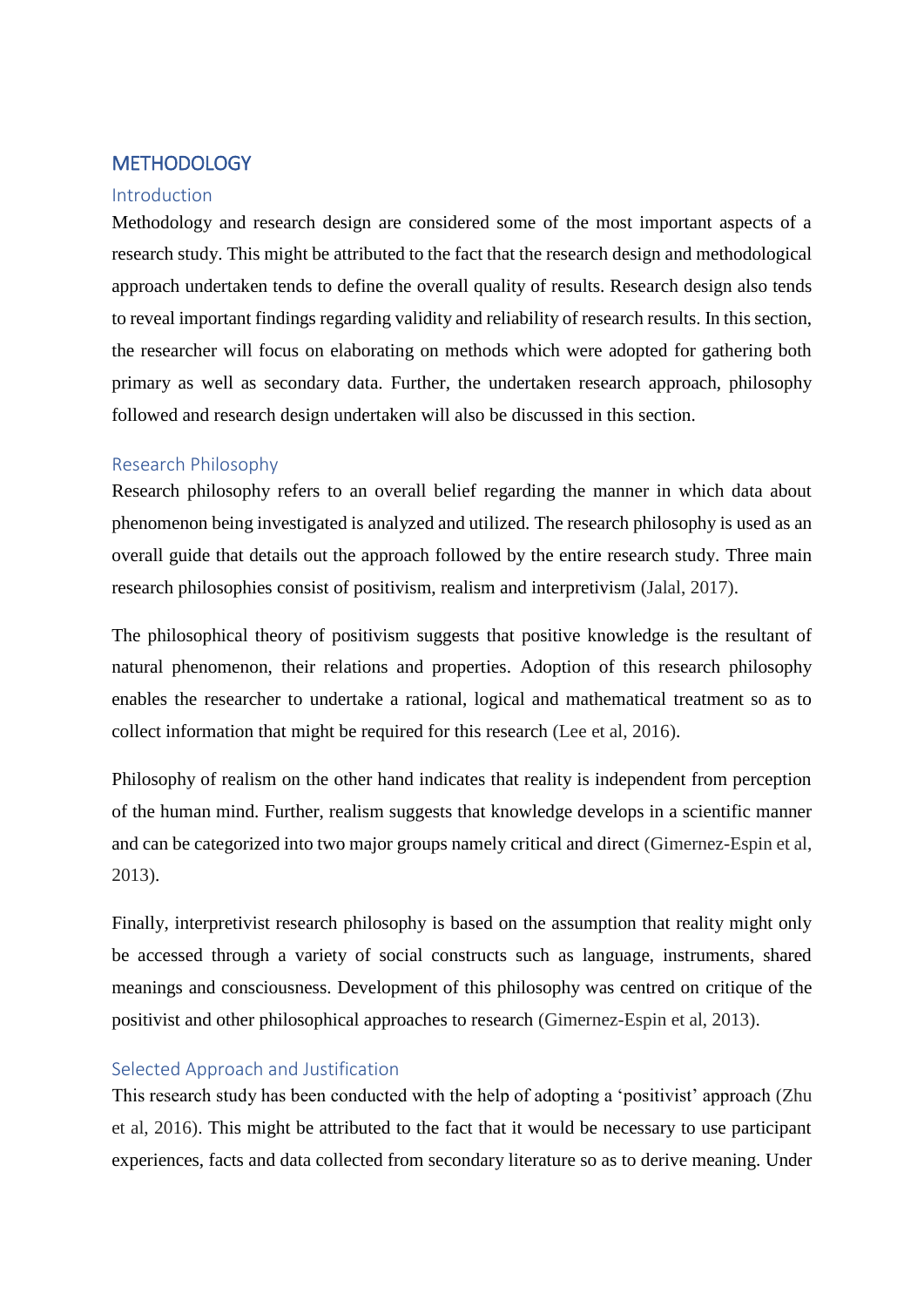these circumstances, the 'positivist' approach will help researchers in logically treating data collected and arriving at conclusions (Valmohammadi & Roshanzamir, 2015).

## Research approach

In line with literature based on conducting research studies, four main research approaches have been recognized. These include quantitative research, qualitative research, pragmatic research and participatory research (Denison et al, 2014).

Qualitative research studies are primarily exploratory in nature. In other words, this approach allows a researcher to gain an in-depth understanding of opinions, motivations and reasons for participant perceptions (Andersen & Moynihan, 2016). Further, the approach also allows a researcher to uncover important trends hidden in opinions and thoughts thereby digging deeper into the problem. Data for this research approach might be collected with the help of both structured as well as unstructured techniques (Zhu et al, 2016).

Quantitative studies on the other hand are used by researchers while trying to quantify problems with the help of numerical data (Choo, 2013). This approach allows the researcher to quantify behaviours, attitudes, opinions and other variables that might be used to generalize results from selected sample of population (Valmohammadi & Roshanzamir, 2015). While undertaking this research approach however, it is necessary to make use of data that can be measured. Data collection methods in this case are far more structured as compared to those in qualitative techniques (Denison et al, 2014).

Pragmatic or mixed method research is used in cases where the researcher might be required to make use of both factual and measurable data and participant perceptions and opinions (Gimernez-Espin et al, 2013). While using pragmatic approach to conducting research, a researcher is granted the freedom to make use of methods that are best suited to the situation at hand (Choo, 2013). Therefore, a combination of different techniques might be used at the same time so as to obtain the best possible results (Andersen & Moynihan, 2016).

Finally, participatory research approach is usually adopted by the researcher with a political agenda in mind. In other words, this approach allows the researcher to give a voice to the group which the researcher might be representing (Valmohammadi & Roshanzamir, 2015). While conducting this research, the researcher might be required to adopt a position which is not neutral in nature and contribute in terms of being an active participant of the group that he/ she wish to represent (Jalal, 2017).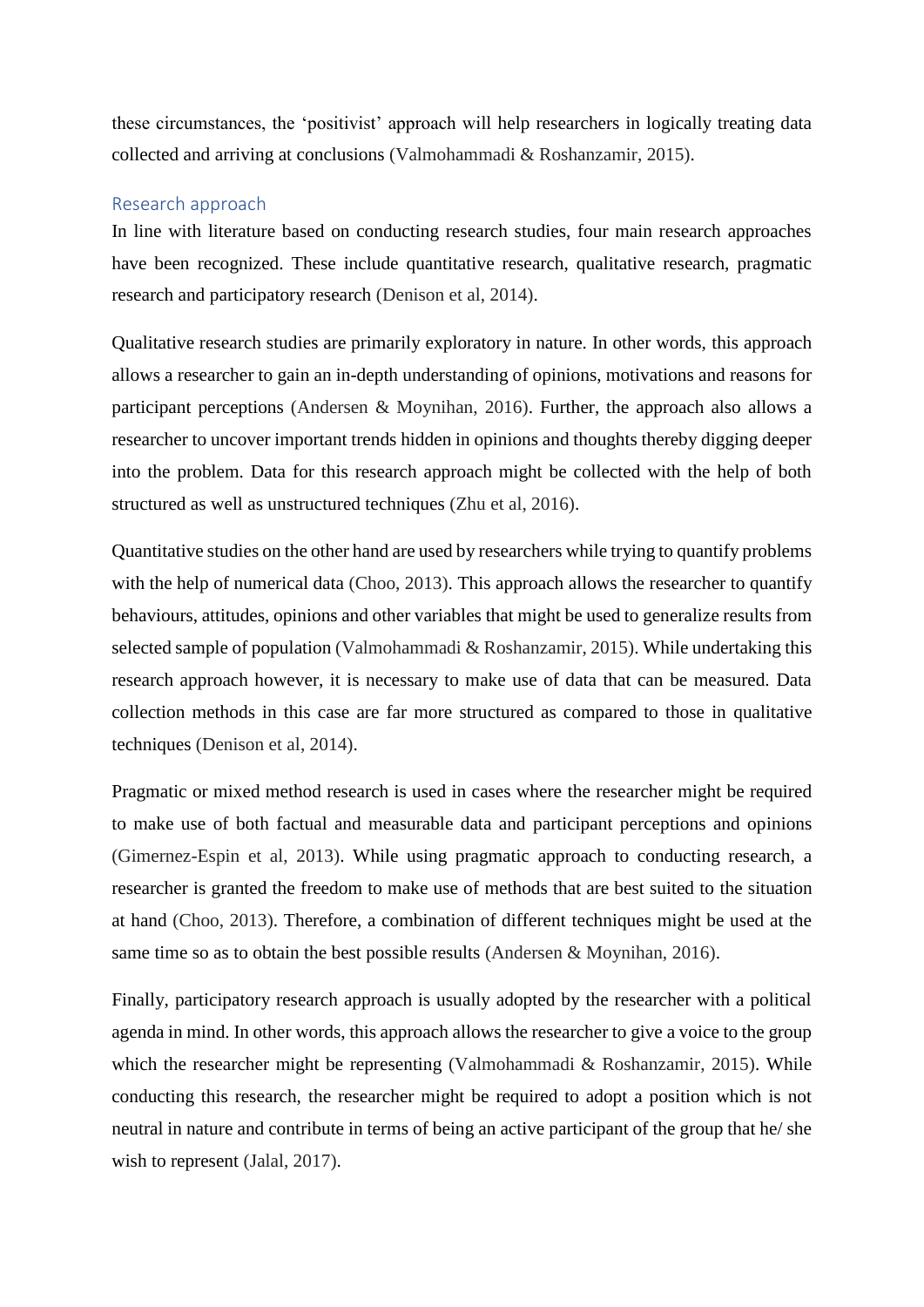#### Selected Approach and Justification

This research was carried out with the help of a qualitative approach. This might be attributed to the fact that the researcher needed to uncover patterns and themes in collected data. Further, the research required a logical interpretation of participant perspectives and conversion of their perspectives into meaningful data. Qualitative approach was most suitable under these circumstances (Zhu et al, 2016).

# Secondary Data Collection

# **Databases used**

Secondary data in this case refers to books and published journal articles which were used so as to inform the findings of this study. These were collected from a variety of databases including Academic Search, ScienceDirect, Springer, Elsevier and Academic OneFile. These databases were assessed via the university library and searched for books and articles with the help of keyword combinations mentioned in the following section.

#### **Keywords Used**

In an attempt to look for required academic literature, a variety of keywords were used. These included 'organization culture', 'organization performance', 'characteristics of culture', 'organization culture and performance', 'mission and organization performance', 'consistency and performance' and 'flexibility and performance'. These keywords were used in a variety of combinations so as to be able to derive maximum number of articles that might provide valuable evidence in context of this research study.

#### **Method**

The process of collecting secondary data for this research began with short-listing databases that would be used. This was followed by listing out various combinations of keywords that needed to be deployed in order to derive credible academic resources. A total of 1953 articles could be short-listed by using the above mentioned keywords in databases that had been identified. Articles were then scanned based on their titles and 546 relevant looking articles were selected for further screening. This was followed by screening articles on the basis of their abstracts. In order to do this, abstract of each and every article which had been previously selected was read. Following this stage of screening, the researcher was left with 94 articles. Attempts were then made so as to download these articles and scan them further. Full texts of these articles (as many as the researcher was able to obtain) were read and compared and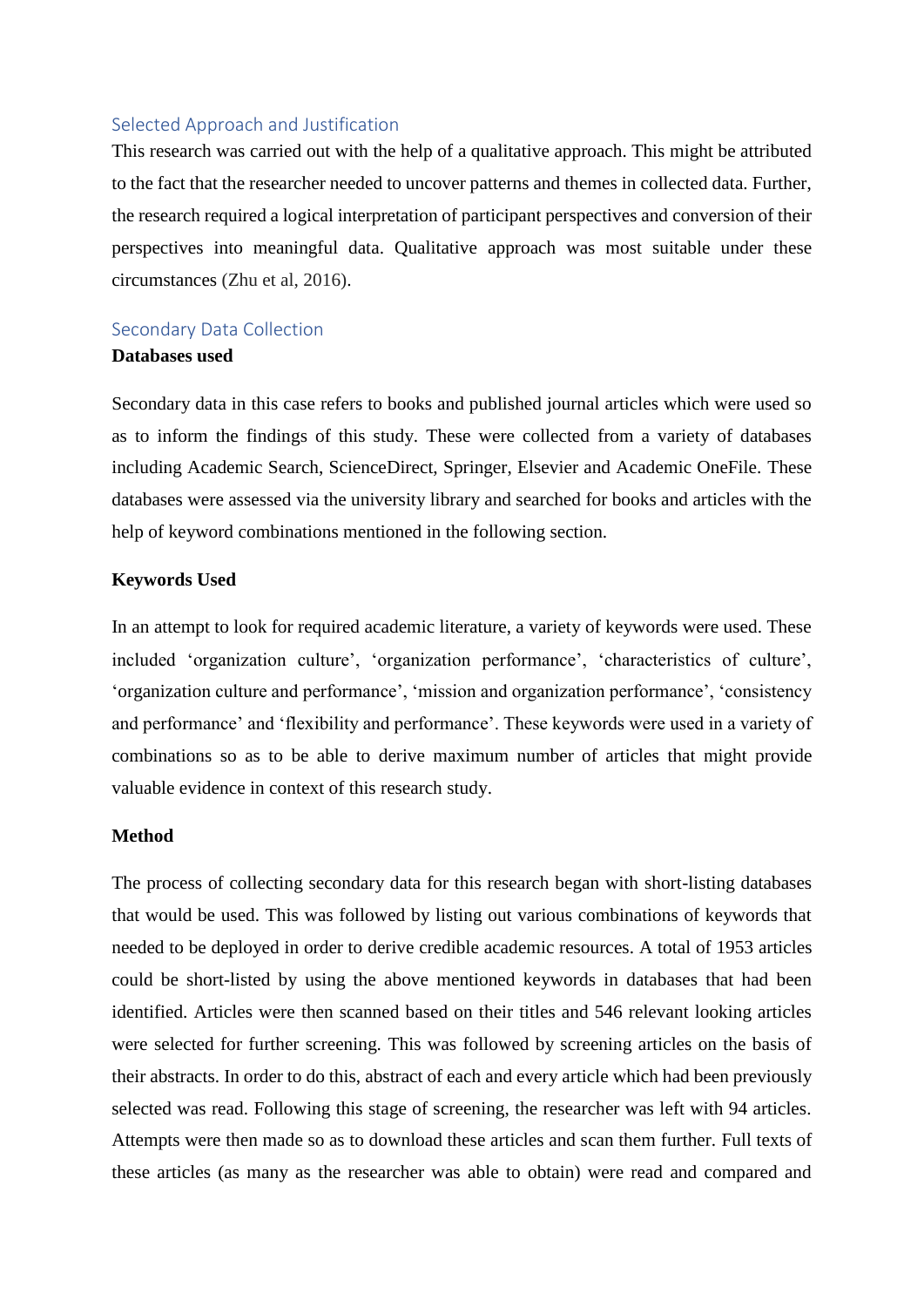contrasted against established criteria of inclusion and exclusion. A final list of 25 articles was included in this research.

Following diagram provides a visual representation of the entire research process.

# Primary Data Collection **Tool**

This research was conducted with the help of two major tools: telephonic interviews and questionnaires. Both these tools were deployed so as to collect primary data from research participants. In order to practically deploy these tools and collect information with the help of these tools, the researcher shortlisted a total of 42 manufacturing firms operational across UK. This was followed by establishing contact with management officials in each of these firms and requesting them to participate in this research. At this stage, the researcher personally contacted officials in each and every one of the shortlisted firm and tried explaining the research objective and process in detail. The researcher specified that the research would be conducted with the help of both mentioned tools.

The researcher however only got a positive reply from three of all firms (Unilever, Glaxo Smith Kline and Astra Zeneca) which were contacted. Others either did not show an interest in talking to the researcher or denied participation after listening to a detailed brief of the research objectives and the tools that the research intends to use for the purpose of data collection.

Two separate consent forms (one for obtaining consent for filling out questionnaires and the other for participation in telephonic interviews) were designed and mailed to management officials of three firms which had agreed to participate in the research. As it would have been unethical to request for individual employee credentials and mail consent forms individually, contacted management officials were requested to distribute consent forms among their employees and other management officials who might be interested in participating. Employees and management officials were then provided with the choice of either mailing signed consent forms straight to the researcher or sending them back through the mediating management official.

Signed consent forms were received via both channels. The researcher however ensured that personal details of participants who had chosen to mail the researcher directly were treated confidentially and were never disclosed. Two separate sets of questionnaires (employee version and management version) were designed and mailed to the contacted person in each of the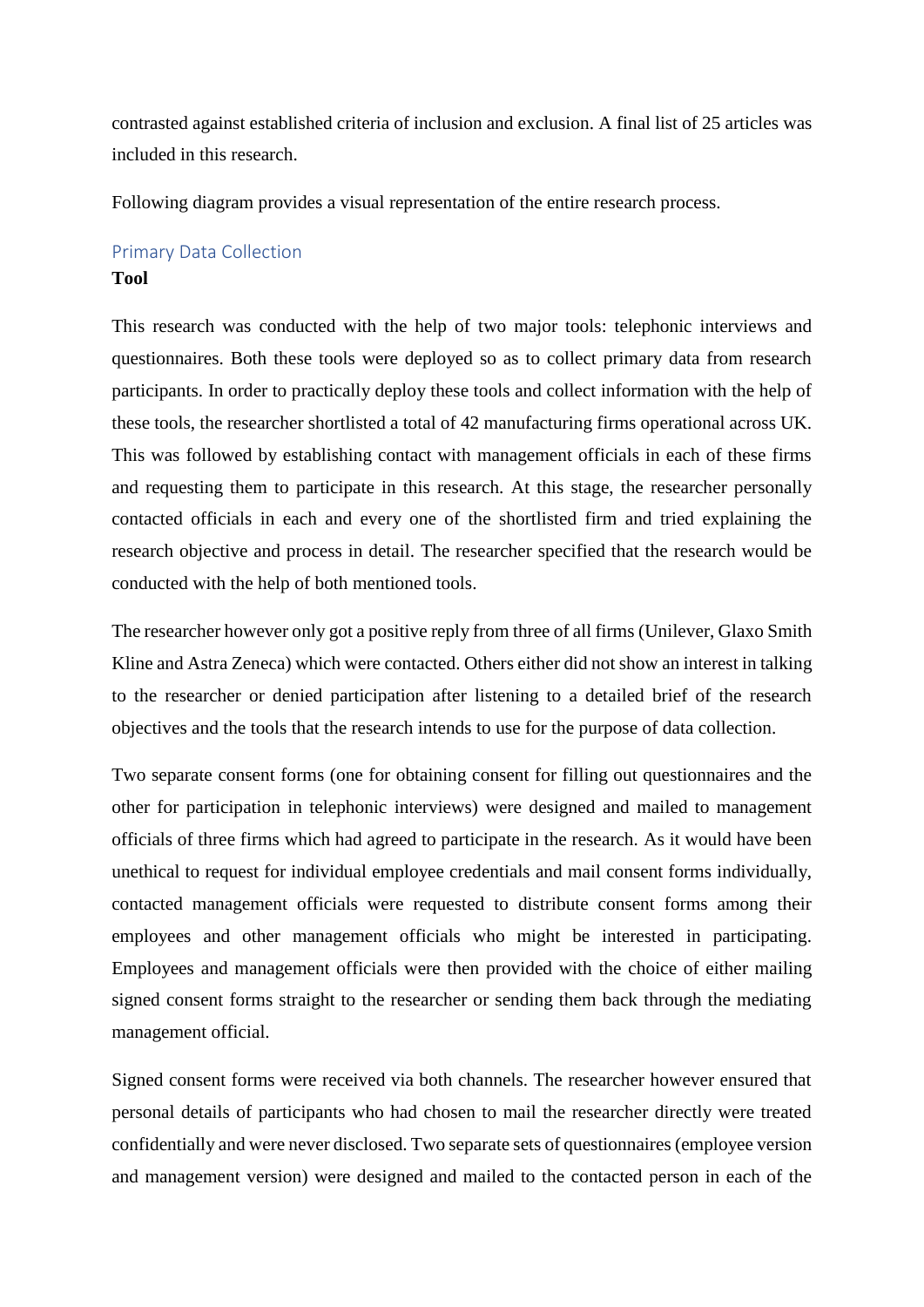three firms. They were then requested to distribute them forward. Interested employees and management officials were again given the option to return completed questionnaires either directly or through the contacted management official. Once again, completed questionnaires were received through both channels.

After receiving completed questionnaires, employees and officials who had given their consent for telephonic interviews were contacted in person. They were requested to provide a time when they would be most comfortable to interact with the researcher. The researcher then contacted these individuals again on the time provided by them so as to proceed with the telephonic interview. Each interview lasted for a total of 30-45 minutes in duration. The researcher took notes during the interview and the proceedings were also recorded by using a voice recorder.

#### **Data Storage and Handling**

The researcher had received completed questionnaires via two different channels: directly and through management officials who had been contacted in three participating organizations. Researcher also had access to interview recordings of research participants and had transcribed data while speaking to them. The researcher completely recognized that sensitivity of information that he had access to and ensured secure storage. Since results of questionnaires and transcribed notes were stored in researcher's computer, the same was kept password protected at all times. Similarly, the voice recorder was kept locked in the researcher's university locker at all times. The researcher further ensured that collected data was used only for the purpose of this research and was destroyed immediately after completion of the research.

#### **Sampling Strategy**

This research was conducted with the help of a convenience sampling approach. In other words, participants were recruited based on their ease of access. In other words, all participants who agreed to be a part of this research were recruited in the same. This strategy was preferred over a random sampling strategy as the aspect of permission (for trying to approach employees in a particular firm) and consent was important. The researcher could not randomly select participants from any of the participating firms.

#### **Sample Size**